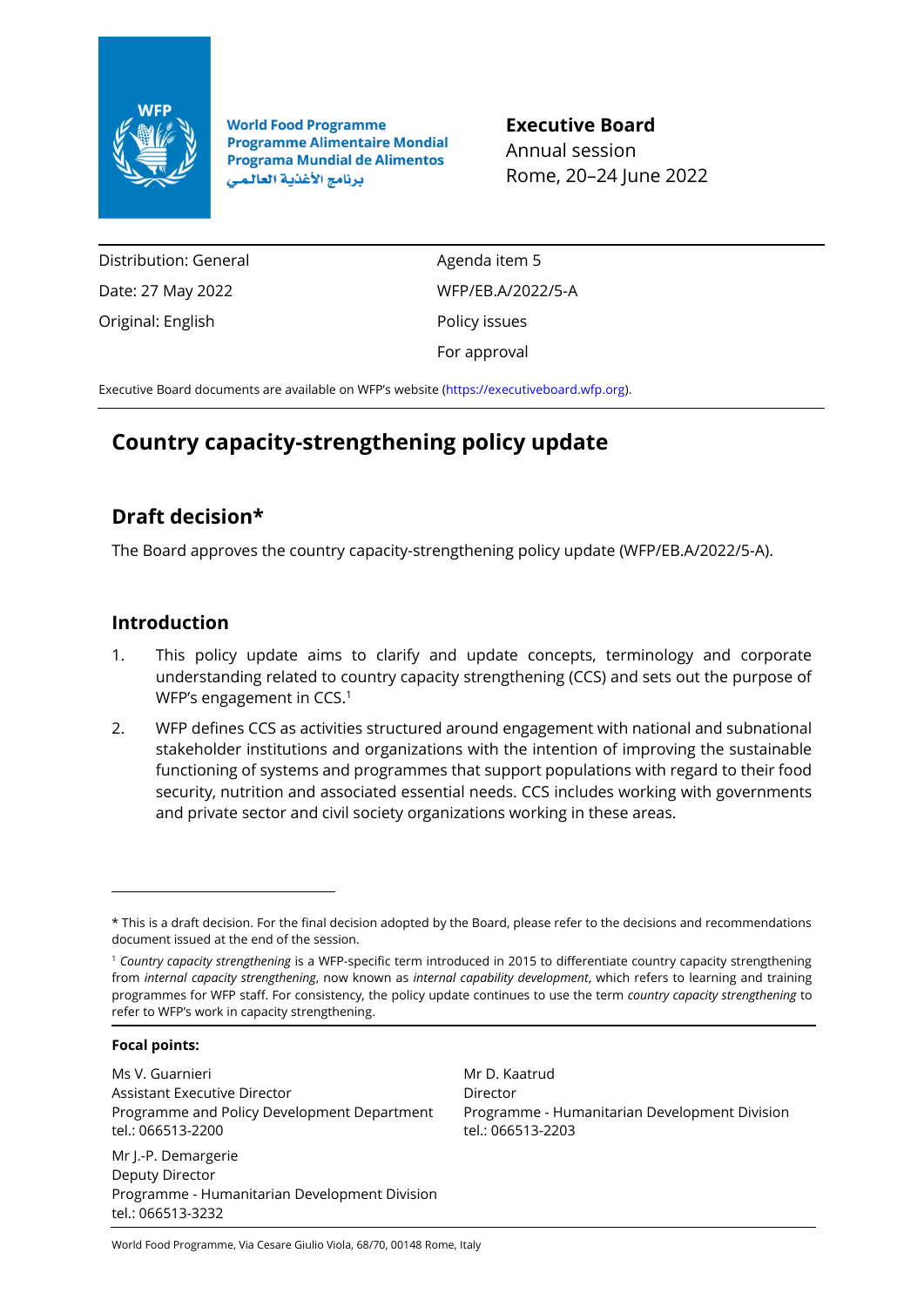- 3. WFP's engagement in capacity strengthening was first described in the 2004 policy on building country and regional capacities;<sup>2</sup> the 2009 update on implementation placed greater emphasis on outcomes and the variety of approaches available.<sup>3</sup> This policy update builds on both documents.
- 4. Capacity strengthening discourse and practice inside and outside WFP have evolved since 2009. The commitments of the 2030 Agenda for Sustainable Development and other milestones highlight the importance of capacity strengthening in contributing to the achievement of the Sustainable Development Goals (SDGs) and the need for an updated organizational approach.
- 5. Amid these global developments, WFP created a corporate CCS framework in 2017 that focuses on supporting national systems and services, recognizing that reaching more food insecure people and achieving national development objectives depends on the transformative capacities of individuals, organizations and societies. The framework articulates a more holistic and systematic approach to CCS that engages with a range of actors across the whole of society. This policy update incorporates these elements into a WFP policy for the first time and describes them in more detail.
- 6. A 2021 synthesis of evaluations<sup>4</sup> highlighted CCS as critical to WFP's contribution to the 2030 Agenda and the achievement of its strategic objectives. It also underlined elements of CCS interventions that contributed to WFP's success and more sustainable results such as WFP's work in strengthening national ownership, building strong, trusted and effective partnerships (through prolonged engagement) and promoting good coordination. The synthesis also identified several shortcomings that had previously been noted in the 2016 audit and the 2017 evaluation of the corporate policy<sup>5</sup> and recommended that WFP reaffirm its commitment to CCS through a new or updated policy. The synthesis also recommended that WFP further institutionalize tools, develop internal skills, improve monitoring and reporting of CCS results and enhance integration of gender, protection and accountability to affected populations.
- 7. The scope of this policy update responds to the synthesis of evaluation and other audit and evaluation recommendations. It has also been informed by a review of internal documents, global developments and a series of consultations across WFP. In the light of these, the update provides greater conceptual clarity on matters such as definitions, objectives, approaches and actors involved. Further, the policy update reaffirms WFP's commitment to CCS and its role in supporting the achievement of the objectives of the strategic plan for 2022-2025 and the SDGs.
- 8. WFP is committed to addressing the additional CCS-related shortcomings outlined in the operational recommendations of audits and evaluations.<sup>6</sup> Accordingly, and once the policy update has been approved, WFP will develop materials related to its implementation, including workforce planning and budgetary considerations, updated guidance and tools for embedding CCS in country strategic plans and a robust monitoring framework that builds on the corporate results framework.

<sup>&</sup>lt;sup>2</sup> "[Building Country and Regional Capacities](https://executiveboard.wfp.org/document_download/WFP-0000029779)" (WFP/EB.3/2004/4-B).

<sup>&</sup>lt;sup>3</sup> "[WFP Policy on Capacity Development: An Update on Implementation](https://executiveboard.wfp.org/document_download/WFP-0000025707)" (WFP/EB.2/2009/4-B).

<sup>4</sup> "[Synthesis of evidence and lessons on country capacity strengthening from decentralized evaluations](https://executiveboard.wfp.org/document_download/WFP-0000127565)" (WFP/EB.A/2021/7-C).

<sup>5</sup> WFP Office of the Inspector General. 2016. *[Internal Audit of WFP's Country Capacity](https://documents.wfp.org/stellent/groups/public/documents/reports/wfp289621.pdf) Strengthening*; "[Summary Evaluation](https://docs.wfp.org/api/documents/fda761aeb5644c16a5f9a13a7bbdd7f5/download/)  [Report of WFP Policy on Capacity Development](https://docs.wfp.org/api/documents/fda761aeb5644c16a5f9a13a7bbdd7f5/download/)" (WFP/EB.1/2017/6-A/Rev.1); and "[Synthesis of evidence and lessons on](https://executiveboard.wfp.org/document_download/WFP-0000127565)  [country capacity strengthening from decentralized evaluations](https://executiveboard.wfp.org/document_download/WFP-0000127565)" (WFP/EB.A/2021/7-C). 6 *Ibid*.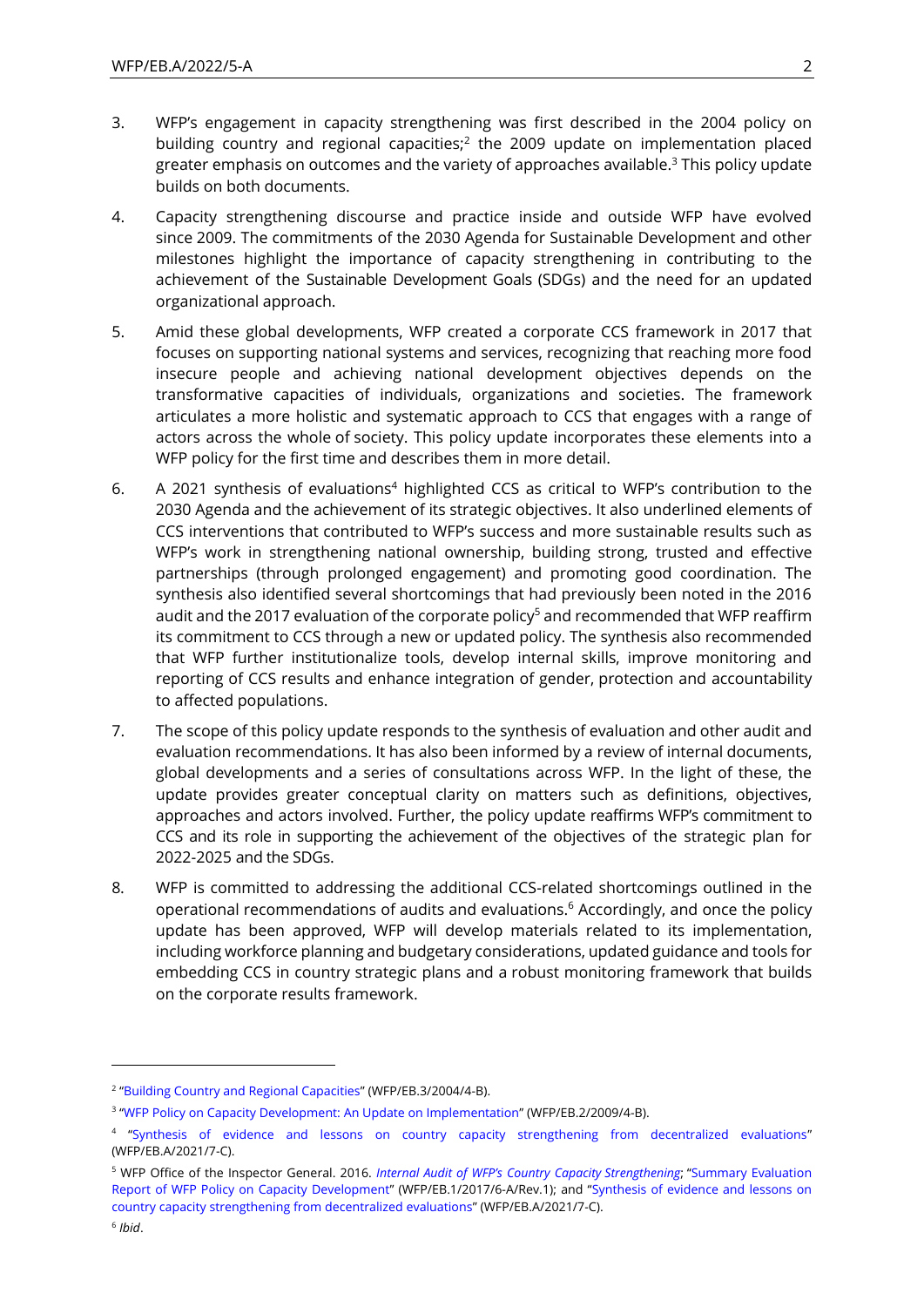#### **The global context**

- 9. The past decade has seen significant changes in the global discourse on capacity strengthening, reflecting the changing perceptions and approaches of the development and humanitarian community. A more holistic and contextualized approach to capacity strengthening has emerged, making national ownership, sustainability, inclusive participation and locally contextualized solutions central to any development process.
- 10. The terminology has also evolved, shifting from *capacity building* to *capacity development*<sup>7</sup> (and more recently to *capacity strengthening* within WFP<sup>8</sup> ). This mirrors a broader change in the sector, moving away from a view that capacities need to be newly built or constructed afresh towards a strong appreciation of existing capacities, context and stakeholder priorities.
- 11. Clear global commitments have placed capacity strengthening at the heart of humanitarian and development action. The 2030 Agenda for Sustainable Development, the Core Humanitarian Standards, World Humanitarian Summit commitments, the Sendai Framework for Disaster Risk Reduction and the Grand Bargain in relation to humanitarian action all promise to strengthen the capacity of local actors. <sup>9</sup> The United Nations system has also embraced localization, transparency and sustainable financing as new priorities in capacity strengthening. As highlighted in 2017 guidance issued by the United Nations Development Group, capacity strengthening is recognized as both "a means and a primary objective in the implementation of the 2030 Agenda for Sustainable Development".<sup>10</sup>
- 12. In programmatic terms, capacity strengthening has shifted from the layering of separate, one-way transfers of knowledge and expertise to an increasingly systems-based, integrated approach. This change has been informed by sector-specific literature on complexity theory, which proposes different ways of understanding the dynamic relationships between system components and actors.<sup>11</sup> The global discourse recognizes that complementary and interdependent factors determine public service outcomes;<sup>12</sup> navigating these systemic complexities has become central to the design and delivery of capacity strengthening initiatives.
- 13. Global practice has evolved to approach capacity strengthening as an endogenous process in which external agencies support nationally owned change initiatives. Approaches that have gained traction recently include problem-driven iterative adaptation,<sup>13</sup> doing development differently, adaptive management<sup>14</sup> and development entrepreneurship. Capacity strengthening seeks flexible, adaptive solutions that are built on a strong understanding of context, $15$  the identification and support of local actors closest to the issue under consideration<sup>16</sup> and iterative programming that facilitates complex change.

<sup>7</sup> European Parliamentary Research Service. 2017. Briefing note: *[Understanding capacity-building/capacity development.](https://www.europarl.europa.eu/RegData/etudes/BRIE/2017/599411/EPRS_BRI(2017)599411_EN.pdf)*

<sup>&</sup>lt;sup>8</sup> Capacity strengthening was mainstreamed in the strategic plan for 2014–2017, as explained on page 3 of the WFP Office of the Inspector General *[Internal Audit of WFP's Country Capacity Strengthening](https://documents.wfp.org/stellent/groups/public/documents/reports/wfp289621.pdf)* (2016).

<sup>9</sup> United Nations Office for Disaster Risk Reduction. 2015. *[Sendai Framework for Disaster Risk Reduction 2015](https://www.undrr.org/publication/sendai-framework-disaster-risk-reduction-2015-2030)–2030*.

<sup>10</sup> United Nations Development Group. 2017. *[Capacity Development: UNDAF Companion Guidance](https://unsdg.un.org/resources/capacity-development-undaf-companion-guidance)*.

<sup>11</sup> Organisation for Economic Co-operation and Development. 2017. *[Systems Approaches to Public Sector Challenges](https://www.oecd-ilibrary.org/governance/systems-approaches-to-public-sector-challenges_9789264279865-en)*.

<sup>12</sup> Mansoor, Z. and Williams, M.J. 2018. *[Systems Approaches to Public Service Delivery: Lessons from Health, Education, and](https://www.bsg.ox.ac.uk/sites/default/files/2018-06/Background%20Paper-Systems%20Approaches%20to%20Public%20Service%20Delivery%2014-15%20May%202018.pdf)  [Infrastructure](https://www.bsg.ox.ac.uk/sites/default/files/2018-06/Background%20Paper-Systems%20Approaches%20to%20Public%20Service%20Delivery%2014-15%20May%202018.pdf)*.

<sup>13</sup> Andrews, M., Pritchett, L., Woolcock, M. 2017. *[Building State Capability: Evidence, Analysis, Action](https://oxford.universitypressscholarship.com/view/10.1093/acprof:oso/9780198747482.001.0001/acprof-9780198747482)*.

<sup>14</sup> Cox, M., and Norrington-Davies, G. 2019. *Technical [assistance:](https://agulhas.co.uk/app/uploads/2020/10/OSF-Landscaping-Study-on-TA-final-version-2.pdf) New thinking on an old problem*.

<sup>15</sup> Organisation for Economic Co-operation and Development. 2006. Presentation: Capacity [Development:](https://www.oecd.org/env/outreach/40695940.pdf) Working towards good [practice.](https://www.oecd.org/env/outreach/40695940.pdf)

<sup>16</sup> Pritchett L., Woolcock, M. and Andrews, M. 2012. *Looking Like a State: [Techniques](https://gsdrc.org/document-library/looking-like-a-state-techniques-of-persistent-failure-in-state-capability-for-implementation/) of Persistent Failure in State Capability for [Implementation](https://gsdrc.org/document-library/looking-like-a-state-techniques-of-persistent-failure-in-state-capability-for-implementation/)*.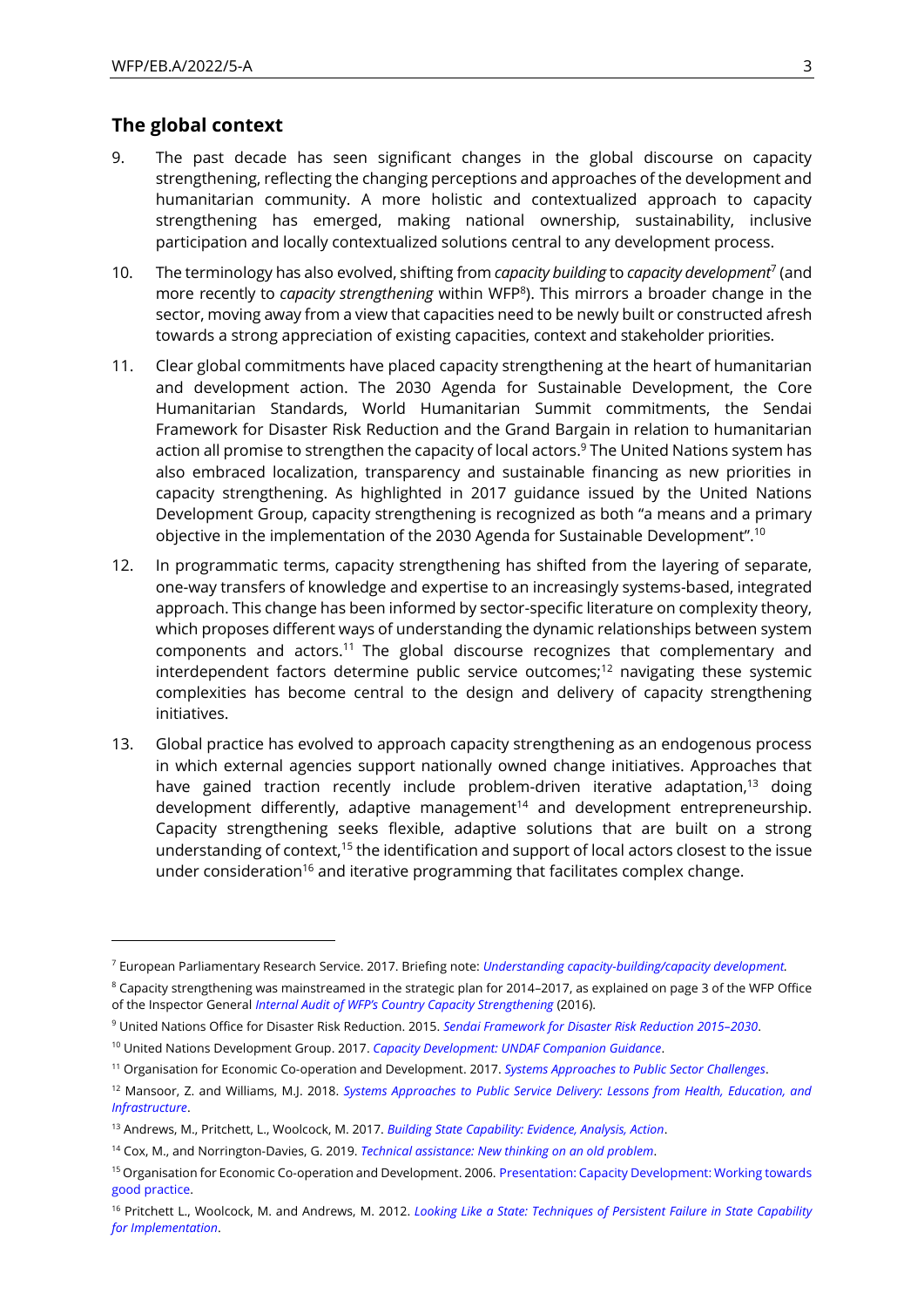14. Contextual sensitivity is particularly important in fragile and conflict-affected states, where capacity strengthening can play a critical role in recovery and development. Capacity strengthening interventions in these scenarios must be sensitive to the specific challenges that they pose, such as the complex and mutually reinforcing relationship between conflict and weak institutions and the risk of exacerbating local tensions or compromising the protection of the humanitarian operating space.<sup>17</sup> Global literature highlights that capacity strengthening in fragile states must effectively engage partners, prioritize "do no harm" principles, work within a realistic understanding of the context, incorporate conflict sensitivity across the programme cycle and adapt as needed.<sup>18</sup> Risk analysis and a careful examination of the root causes and political economy of conflicts provide a sound basis from which to consider engaging in capacity strengthening in conflict-affected states.

In the **Democratic Republic of the Congo**, WFP continued to work in 2021 in partnership with the Food and Agriculture Organization of the United Nations (FAO) and the United Nations Children's Fund (UNICEF) in what were once conflict zones to provide integrated support to vulnerable communities. This included revitalizing and restructuring farmer organizations to strengthen their capacities in marketing, production, processing and post-harvest management. WFP also supported the Government in conducting food and nutrition security analysis and strengthening emergency preparedness capacity and social protection system components.<sup>19</sup>

## **WFP's engagement in country capacity strengthening**

### **Strategic importance of country capacity strengthening to WFP**

- 15. With global hunger on the rise with over 800 million people food insecure and an additional 270 million facing acute food insecurity, WFP must leverage its knowledge and expertise to reach more people in need.
- 16. By strengthening national capacity to address food insecurity and malnutrition and its immediate and underlying causes, WFP can reach more people and create more long-term, more sustainable impact, resulting in a higher return on investment.
- 17. National governments are primarily responsible for ensuring food security in their countries; by enabling their efficient and effective work in this area, WFP can better leverage its knowledge and resources and increase its contribution to achieving the global goals of ending hunger, establishing food security, improving nutrition and promoting sustainable agriculture by 2030.
- 18. Capacity strengthening has long been part of WFP's approach to ending hunger in support of the Millennium Development Goals and the SDGs.<sup>20</sup> The new strategic plan focuses the work of CCS under strategic outcome 4: "National programmes and systems are strengthened". The outcome links to SDG 17 ("Partnerships for the Goals"), which contributes to the ability of countries to achieve SDG 2 ("Zero Hunger") along with the other SDGs.

<sup>&</sup>lt;sup>17</sup> Other practical challenges to capacity strengthening in these contexts include the difficulty of collecting reliable evidence and the likely absence of long-term government engagement to support interventions.

<sup>18</sup> United Nations Development Programme and World Bank. 2011*. [International support for capacity development in post](https://www.undp.org/publications/international-support-capacity-development-post-conflict-states-reflections-two-case)[conflict states: Reflections from two case studies in West Africa](https://www.undp.org/publications/international-support-capacity-development-post-conflict-states-reflections-two-case)*; United Nations Development Programme. 2015. *[Supporting](https://www.undp.org/publications/supporting-capacity-development-conflict-and-fragile-contexts)  [Capacity Development in Conflict and fragile Contexts](https://www.undp.org/publications/supporting-capacity-development-conflict-and-fragile-contexts)*; Asian Development Bank. 2021. *[Fragile and Conflict-Affected Situations](https://www.adb.org/documents/fragile-conflict-affected-sids-approach#:~:text=Fragile%20and%20Conflict%2DAffected%20Situations%20and%20Small%20Island%20Developing%20States%20Approach,-Institutional%20Document%20%7C%20June&text=The%20fragile%20and%20conflict%2Daffected,most%20vulnerable%20developing%20member%20countries.)  [and Small Island Developing States Approach.](https://www.adb.org/documents/fragile-conflict-affected-sids-approach#:~:text=Fragile%20and%20Conflict%2DAffected%20Situations%20and%20Small%20Island%20Developing%20States%20Approach,-Institutional%20Document%20%7C%20June&text=The%20fragile%20and%20conflict%2Daffected,most%20vulnerable%20developing%20member%20countries.)*

<sup>19</sup> WFP. *[Democratic Republic of the Congo Annual Country Report 2021](https://docs.wfp.org/api/documents/WFP-0000138022/download/?_ga=2.10343292.855915151.1650826115-1045371870.1650826115)*.

<sup>20</sup> "[WFP Strategic Plan \(2004-2007\)](https://executiveboard.wfp.org/document_download/WFP-0000030038)" (WFP/EB/3/2003/4-A/1); "[WFP Strategic Plan \(2008-2011](https://docs.wfp.org/api/documents/e5b112ba670040f285c961fa025554e6/download/))" (WFP/EB.A/2008/5-A/1/Rev.1) (extended to 2013); "[WFP Strategic Plan \(2014-2017\)](https://executiveboard.wfp.org/document_download/WFP-0000024814)" (WFP/EB.A/2013/5-A/1); "[WFP Strategic Plan \(2017-2021](https://executiveboard.wfp.org/document_download/WFP-0000037196))" (WFP/EB.2/2016/4-A/1/Rev.2).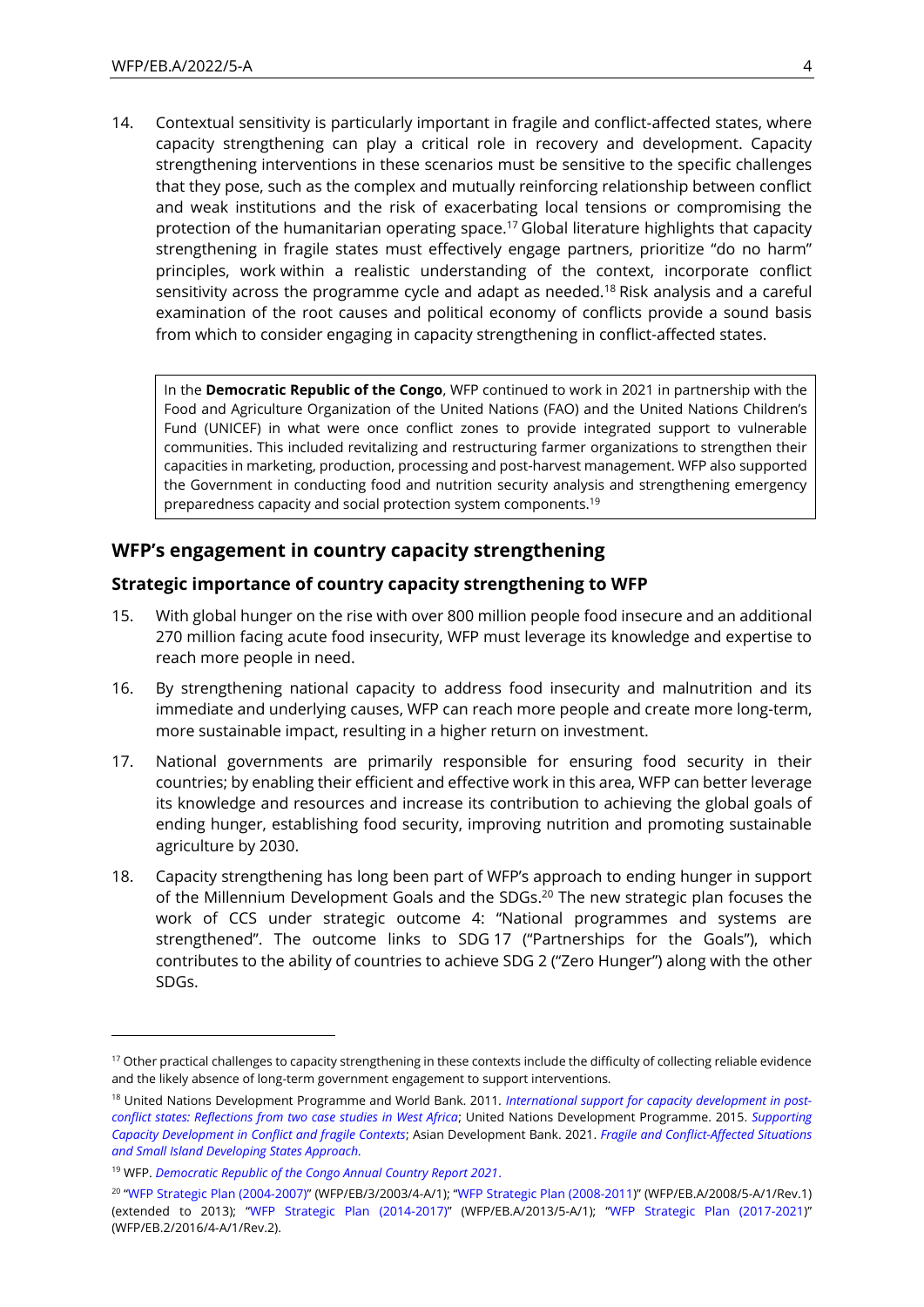- 19. In particular, the strategic plan highlights WFP's role in strengthening national systems, namely, emergency preparedness and response, food and social protection systems.<sup>21</sup> CCS is specifically applicable to this system-strengthening agenda and constitutes a fundamental component of WFP's contribution to sustainably addressing the underlying drivers of food insecurity and malnutrition.
- 20. CCS also supports WFP's commitment to localization, including the recognition that local actors are generally the first to respond to crises and often have better access to crisisaffected communities. Increasing investment in the institutional capacities of local as well as national responders is therefore key to WFP's localization agenda, which aims to make humanitarian action as local as possible and as international as necessary.

#### **WFP vision and approach**

21. WFP's vision for CCS is as follows:

"Aligned with national/local priorities, WFP contributes to strengthened national capacities, resulting in effective and impactful in-country systems and programmes that sustainably support the food security, nutrition and associated essential needs of their populations."

- 22. WFP CCS interventions are typically characterized by technical support designed to strengthen capacities over the long term, enabling national and local actors to achieve sustainable development results.
- 23. WFP interventions can also involve capacity substitution, which consists of technical assistance temporarily filling gaps in local capacity such as when WFP experts produce deliverables on behalf of national or local actors. This time-bound support can be invaluable in enhancing the ability of a national system to deliver in the short term, provided the support is primarily designed to deliver specific predefined results; national or local expertise is missing yet needed urgently or specialized expertise is required on a temporary basis; and the immediate deliverables clearly fit into the broader national system, with opportunities to connect them to long-term CCS work.
- 24. WFP programmes often combine CCS and capacity substitution given their complementary nature whereby both types of interventions engage a common range of national counterparts and system components. WFP's choice of interventions is based on the demands, needs, abilities and priorities of different parts of the system.

In 2018, WFP's Mauritania office created an adaptive social protection unit to further engage the Government and ensure a progressive transition of adaptive social protection functions. Initially, the approach focused on capacity substitution, as WFP involved the Government in the revision of food monitoring questionnaires but systematized data collection and produced the monthly bulletins itself.

Simultaneously, however, initial steps were taken to initiate the institutionalization of the scheme and a capacity needs mapping exercise was conducted at the end of 2018.<sup>22</sup> By 2021, the balance had shifted more to CCS, with WFP focusing on strengthening the Government's ability to gather, manage and utilize information, for example in the context of the national early warning system. However, some capacity substitution remained, with WFP continuing to provide direct technical assistance on various tools used by the Government to track food security and nutrition.<sup>23</sup>

<sup>21</sup> "[WFP strategic plan \(2022-2025\)](https://executiveboard.wfp.org/document_download/WFP-0000132205)" (WFP/EB.2/2021/4-A/1/Rev.2).

<sup>22</sup> WFP. *[Mauritania Annual Country Report 2018](https://docs.wfp.org/api/documents/WFP-0000104215/download/)*.

<sup>23</sup> WFP. *[Mauritania Annual Country Report 2021](https://docs.wfp.org/api/documents/WFP-0000137856/download/?_ga=2.75730771.774952971.1653466989-2005240231.1646145746)*.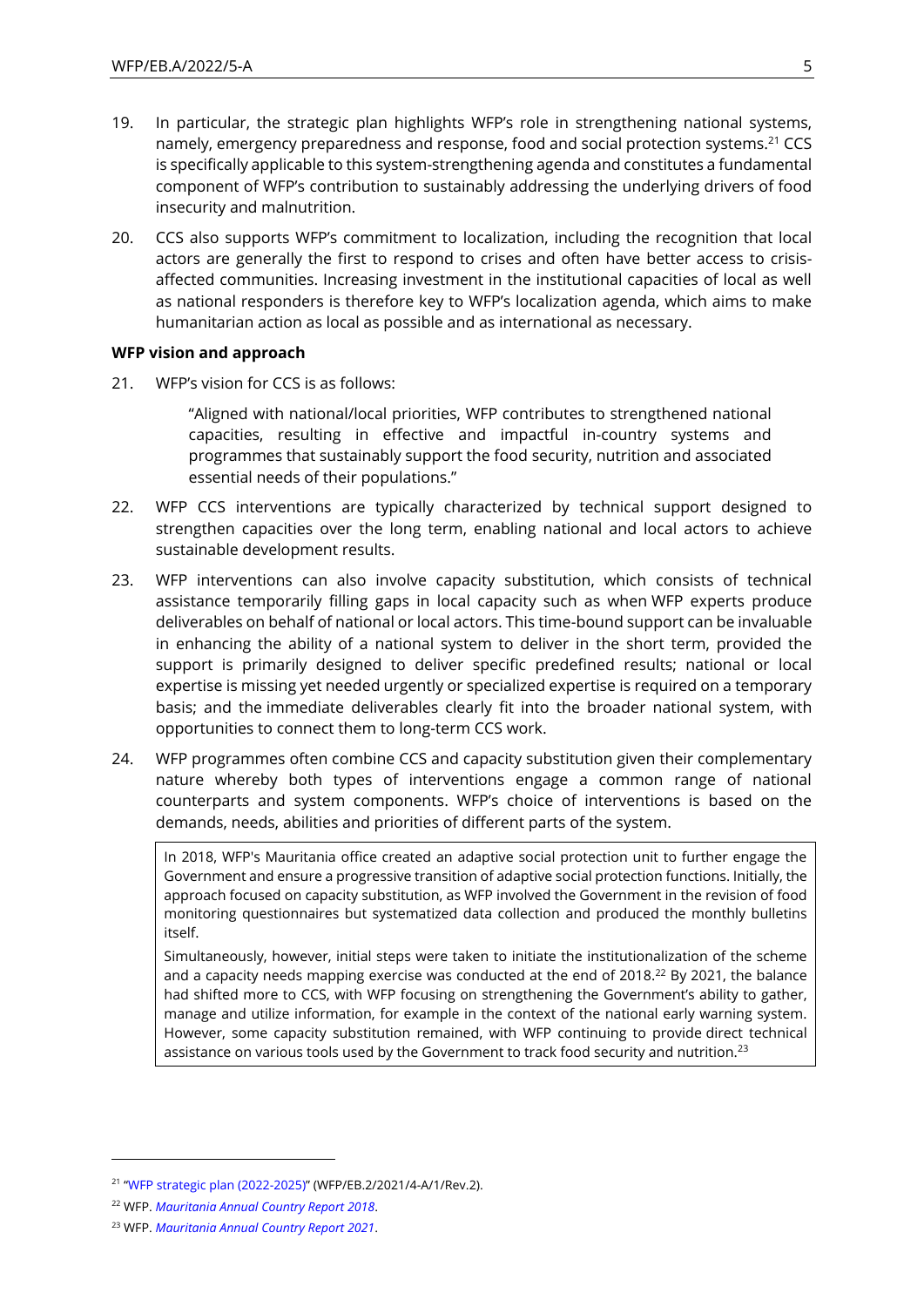#### **WFP's comparative advantages in country capacity strengthening**

- 25. **Working across the humanitarian-development-peace nexus:** WFP's ability to work across the nexus through its dual mandate of "saving lives" and "changing lives" presents opportunities to provide CCS in both fragile and more stable contexts. A report by the Romebased United Nations agencies in 2016 highlighted how WFP's "ability to operate in volatile situations" enabled the organization to "[provide] […] practical capacity strengthening of a range of local first responders, governments and food system actors […] and [contribute] to policy development."<sup>24</sup>
- 26. **Field footprint:** Thanks to its unparalleled field presence in more than 120 countries and territories and with 280 field offices, WFP can engage not only with central governments and national-level entities but also at subnational administrative levels and in localities. The 2008 evaluation of the 2004 capacity building policy highlighted that WFP's field presence supports effective capacity strengthening by helping the organization form constructive long-term relationships with partners on the ground.<sup>25</sup>
- 27. **Operational experience:** Building on its field footprint, WFP has a long history in analysis (e.g. research, assessments, data analysis), agile programming (e.g. social protection, schoolbased programming, cash-based programming) and the scaling of operations (e.g. emergency preparedness and response). Where WFP has areas of expertise, CCS engagements can build on them to develop, refine, adjust and scale national programmes and system components that can appropriately adapt to new or changing contexts and expand for greater impact. Increasingly, WFP's expertise in digital services and innovation supports stakeholders with technology-enabled programming that facilitates complex change.
- 28. **Multi-stakeholder engagement:** The breadth of WFP's activities presents opportunities to adopt a systemic approach to CCS that extends beyond central governments, capitalizing on the diverse and crucial roles of government at subnational levels as well as the private sector, academia and civil society. Building on these extensive relationships helps WFP deliver on its commitment to localization and enables a "whole-of-society" approach that prioritizes working across society through engagement and support to multiple stakeholders. Recognizing their active role in designing, delivering and benefiting from food security and nutrition programmes and systems is critical to achieving sustainable change and national development objectives.
- 29. **Convening of stakeholders:** Alongside its operations, WFP plays an important role as broker for hunger and food security solutions, convening actors around common problems to facilitate and catalyse collective, intersectoral responses. With the aim of strengthening national capacity, WFP can support the mobilization of high-level and technical groups that represent various sectors and actors to catalyse interest and resources for long-term engagements. As highlighted by the 2015 South**–**South and triangular cooperation (SSTC) policy evaluation, WFP leverages this brokering role to help channel and expand knowledge transfer and collective action among countries from the global South.

<sup>&</sup>lt;sup>24</sup> Food and Agriculture Organization of the United Nations, International Fund for Agricultural Development and WFP. 2016. *[Collaboration among the United Nations Rome-based Agencies: Delivering on the 2030 Agenda](https://documents.wfp.org/stellent/groups/public/documents/resources/wfp289117.pdf?_ga=2.39433184.259783551.1648552563-937706285.1642378413)*, p. 3, paragraph 10. <sup>25</sup> WFP Office of Evaluation. 2008. *[Evaluation of WFP's Capacity Development Policy and Operations](https://documents.wfp.org/stellent/groups/public/documents/reports/wfp216450.pdf)*.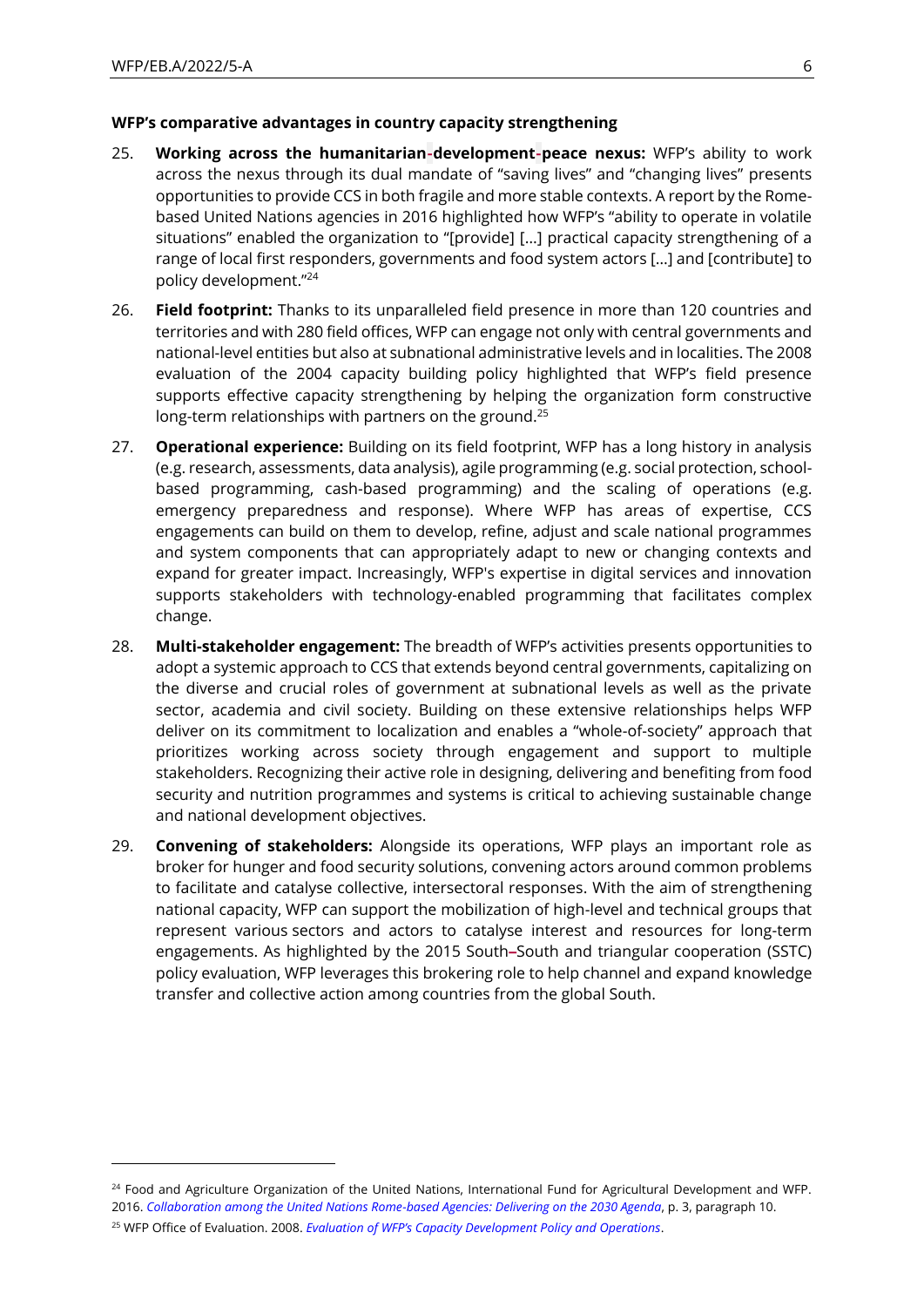In **Kenya**, WFP built on the strong partnership with the Government at the national and county levels and assisted the formulation of policies and legislative frameworks across various sectors in 2021 to support sustainable and inclusive government-led assistance programming. For example, WFP brought stakeholders together to start formulating new national policies for school feeding and relief assistance. Several counties also approved new bills and policies addressing the needs of the most vulnerable (e.g. Wajir county established a disaster risk management fund).<sup>26</sup>

In **Angola**, WFP sought to generate consensus at the institutional level among various actors on the importance of food fortification, leading the establishment of a Fortification Partners Group at the end of 2021. At the national level, WFP supported the elaboration of two key national food security and nutrition documents: the National Food Security and Nutrition Strategy 2030 and the National School Feeding and Health Policy. Both documents are in the process of approval by the Government. 27

In **Chad**, WFP and government partners established an Integrated Resilience Technologies and Training Centre in Bagarine to bring together multiple stakeholders, such as farmers, development partners, and researchers, to test and disseminate context-specific agricultural technologies and practices. WFP equipped the training centre with greenhouses, essential training materials, and solar-powered irrigation pumps. A preliminary survey showed that over 10 percent of farmers in the local area used technologies tested at the centre. WFP also continued its partnership with the University of N'Djamena to connect its work and the wider food security infrastructure with rigorous research.<sup>28</sup>

#### **Internal alignment with WFP policies, strategies and frameworks**

- 30. The policy update aligns with and builds on relevant WFP policies and strategies approved by the Executive Board since 2009 and outlined in the 2022 compendium of policies.<sup>29</sup> In doing so, it advances corporate thinking, presenting a forward-looking perspective on how CCS connects to the strategic plan and WFP's work long-term.
- 31. Complementing the 2021 social protection strategy, the policy update underscores the importance of interrelated and systemic programming in support of collective efforts to achieve long-term national goals.<sup>30</sup> It also builds on the 2020 priorities of the school feeding strategy, $31$  seeking to strengthen systems and provide technical support that facilitates the transition of WFP programmes to national ownership. It aligns with the 2017 nutrition policy,<sup>32</sup> which underlines the importance of effective, multi-stakeholder partnerships, and with the 2015 policy on SSTC, which promotes national ownership and leadership wherever possible. 33
- 32. WFP's corporate documents on emergency preparedness, disaster risk reduction, climate change and resilience, cash-based transfers, supply chain and information technology all inform WFP's approach to addressing people's needs while strengthening country capacities to manage future shocks and risks, build resilience and facilitate the successful transfer of innovative initiatives.<sup>34</sup>

<sup>26</sup> WFP. *[Kenya Annual Country Report 2021](https://docs.wfp.org/api/documents/WFP-0000137824/download/?_ga=2.44406765.855915151.1650826115-1045371870.1650826115)*.

<sup>27</sup> WFP. *[Angola Annual Country Report 2021.](https://docs.wfp.org/api/documents/WFP-0000137904/download/?_ga=2.42113260.855915151.1650826115-1045371870.1650826115)*

<sup>28</sup> WFP. *[Chad Annual Country Report 2021](https://docs.wfp.org/api/documents/WFP-0000137962/download/?_ga=2.248159694.855915151.1650826115-1045371870.1650826115)*.

<sup>&</sup>lt;sup>29</sup> "[Compendium of policies relating to the strategic plan](https://executiveboard.wfp.org/document_download/WFP-0000135900)" (WFP/EB.1/2022/4-D).

<sup>&</sup>lt;sup>30</sup> Set out in WFP's [2021 strategy for support for social protection.](https://www.wfp.org/publications/world-food-programme-strategy-support-social-protection-2021)

<sup>&</sup>lt;sup>31</sup> Adopted by WFP in its [2020 school feeding strategy.](https://www.wfp.org/publications/chance-every-schoolchild-wfp-school-feeding-strategy-2020-2030)

<sup>&</sup>lt;sup>32</sup> "[Nutrition policy](https://executiveboard.wfp.org/document_download/WFP-0000037221)" (WFP/EB.1/2017/4-C).

<sup>&</sup>lt;sup>33</sup> "[South-South and Triangular Cooperation Policy](https://executiveboard.wfp.org/document_download/WFP-0000024478)" (WFP/EB.A/2015/5-D).

<sup>34</sup> "[Emergency preparedness policy](https://executiveboard.wfp.org/document_download/WFP-0000050509)" (WFP/EB.2/2017/4-B/Rev.1), "[WFP Policy on Disaster Risk Reduction and Management](https://executiveboard.wfp.org/document_download/WFP-0000025268)" (WFP/EB.2/2011/4-A), "[Climate Change Policy](https://executiveboard.wfp.org/document_download/WFP-0000037220)" (WFP/EB.1/2017/4-A/Rev.1), "[Policy on Building Resilience for Food Security](https://executiveboard.wfp.org/document_download/WFP-0000024546)  [and Nutrition](https://executiveboard.wfp.org/document_download/WFP-0000024546)" (WFP/EB.A/2015/5-C); WFP. 2016. *WFP Corporate [Information Technology Strategy 2016-2020.](https://docs.wfp.org/api/documents/WFP-0000101495/download/)*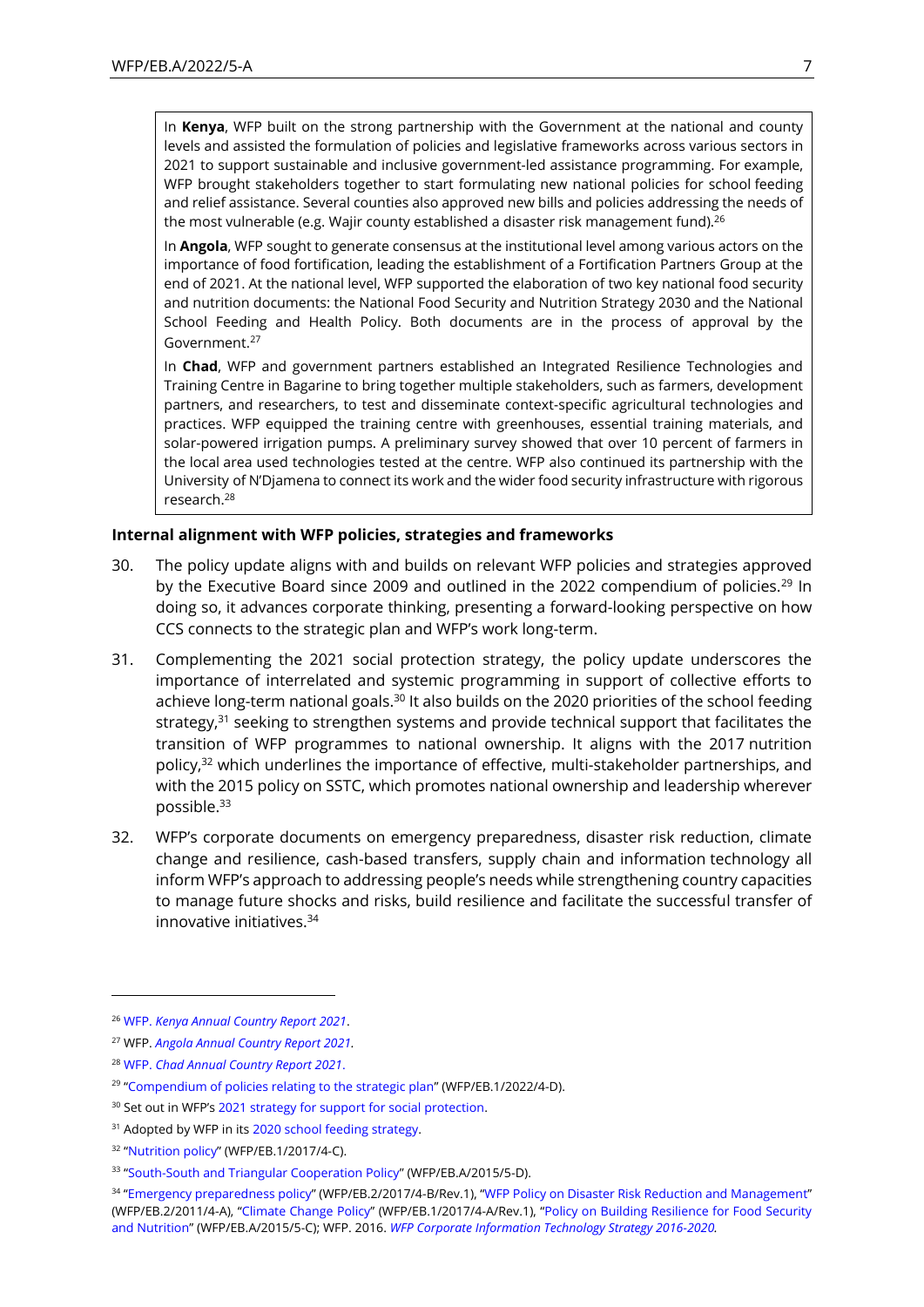- 33. The policy update also aligns with the 2021 protection and accountability policy and the 2022 gender policy, which describe the strengthening of national capacities and local-level engagement as factors that enable WFP to deliver on its commitments to affected populations and gender equity.<sup>35</sup>
- 34. Complementary to these corporate efforts, the policy update highlights more possibilities for integrated programming through CCS and capacity substitution interventions and encourages consideration of CCS in various operational contexts, including fragile and less developed settings.
- 35. The policy update will in turn inform other WFP policies, currently being formulated, for which CCS is relevant, such as the forthcoming SSTC and cash-based transfer policies.

#### **Partnerships and complementarity with other stakeholders**

- 36. The strategic plan highlights partnerships as a critical enabler for ending hunger and realizing the SDGs, citing WFP's support to national governments, other United Nations entities, international financial institutions, non-governmental organizations, civil society and the private sector.<sup>36</sup> This includes partnerships at the global, regional, national, and local levels.
- 37. The preparation of country strategic plans presents country offices with a unique opportunity to review country portfolios, recognize the CCS expertise and resources of other actors and develop multi-year CCS strategies in alignment with national priorities and United Nations sustainable development cooperation frameworks. As part of this, stakeholder mapping and integration of systematic capacity needs assessments help to identify national and local capacities and gaps, in turn informing the kind of investments to be undertaken by WFP, national counterparts and its partners. Consideration of joint contributions to United Nations sustainable development cooperation frameworks common country analyses may also highlight opportunities to leverage capacity assessments of government institutions, along with opportunities to solidify partnerships for CCS by facilitating multistakeholder dialogues as part of the assessments.
- 38. WFP continues to lend its operational experience and leverage the competencies of other entities to enable collective achievement.<sup>37</sup> WFP leads collaborative efforts in its strongest areas, such as supporting logistics, emergency preparedness and response and cash-based programming of other actors, leveraging its mandate across the humanitariandevelopment-peace nexus, its scale and its operational expertise at various field levels. Conversely, WFP takes a secondary role in areas where others have more relevant or specialized technical competencies. This complementary approach can create mutually reinforcing CCS activities in which various actors consider how to best layer and position their work to enhance their collective impact. It also provides WFP with opportunities to engage with wider sector and systems strengthening agendas.
- 39. In its collaborative endeavours, WFP strives for clear, effective and efficient task distribution to avoid duplication, adding value to work already undertaken by other actors and addressing gaps. Where appropriate, WFP also acts as a facilitator, such as by brokering SSTC.

<sup>35</sup> "[WFP protection and accountability policy](https://executiveboard.wfp.org/document_download/WFP-0000119393)" (WFP/EB.2/2020/4-A/1/Rev.2) and "[WFP gender policy](https://executiveboard.wfp.org/document_download/WFP-0000135898) 2022" (WFP/EB.1/2022/4-B/Rev.1).

<sup>36</sup> "[WFP strategic plan \(2022-2025\)](https://executiveboard.wfp.org/document_download/WFP-0000132205)" (WFP/EB.2/2021/4-A/1/Rev.2), p. 36.

<sup>37</sup> Multilateral Organisation Performance Assessment Network. *MOPAN 2017–[18 assessments: World Food Programme \(WFP\)](https://www.mopanonline.org/assessments/wfp2017-18/wfp%20report%20final.pdf)*, p. 46.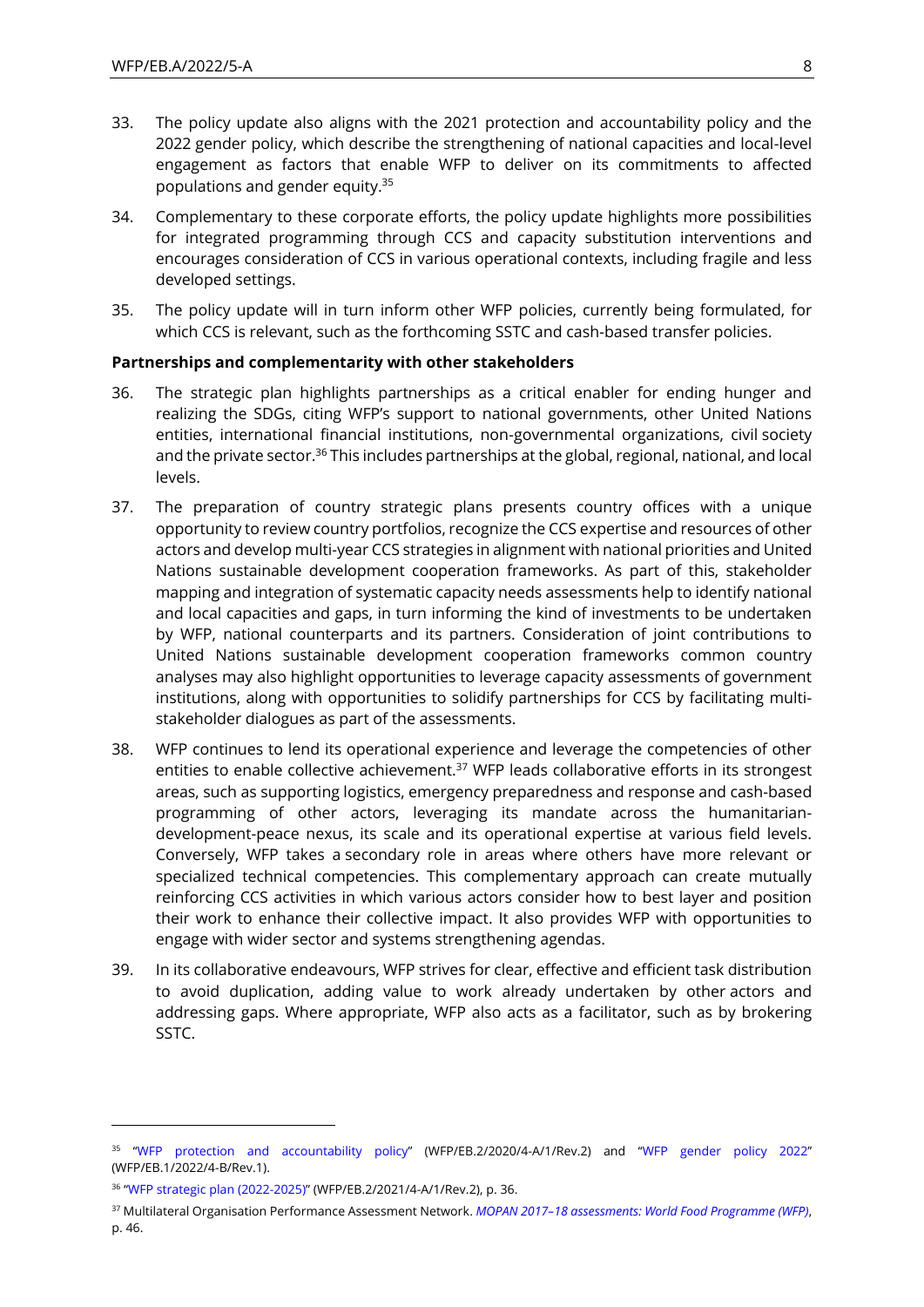In **Libya** in 2021, WFP supported the Government in assessing the performance of its national social protection system using a highly technical assessment tool (the Core Diagnostic Instrument). In this World Bank funded initiative, WFP, as the only United Nations entity with field presence, was uniquely positioned to interview government officials, social workers and beneficiaries. While well-placed to review existing programmes, assess the delivery system and validate data with the Government, WFP did not have the capacity on its own to deliver all components of the assessment tool. It therefore engaged closely with the International Labour Organization and UNICEF, which managed other components in accordance with their respective strengths; the International Labour Organization's expertise lent itself to reviewing the policy and legislation framework, whereas UNICEF was better equipped to analyse financing and planning. This interagency collaboration was essential in delivering a qualitative diagnostic of the Libyan social protection system and laid the ground for potentially reforming the system to provide the necessary support for the poorest and most vulnerable Libyan households.

In **Jordan**, WFP supported the development of the national food security strategy led by the Ministry of Agriculture in collaboration with FAO and other partners. <sup>38</sup> WFP is also partnering with the Ministry of Agriculture, the Department of Statistics and local research institutions to coordinate related policies and programmes, create linkages to other sectors, promote food security and nutrition research and support adequate monitoring of SDG 2 indicators.<sup>39</sup>

In **the Niger**, in coordination with the World Bank and UNICEF, WFP is implementing a multi-year capacity strengthening plan with the National Food Crisis Prevention and Management Facility to ensure that the Government's social protection system is shock-responsive and nutrition-sensitive. Building on the World Bank and UNICEF engagement to support the national social protection policy and in response to COVID-19, WFP strengthened national capacities that support the operationalization of this policy framework through advancing national assessments and analysis, strengthening coordination at the national and regional levels and supporting the roll-out of the single social protection registry. Moving forward, together with the World Bank and UNICEF, WFP will be engaged in reviewing the national social protection policy to strengthen the nutrition and shock response components.

A United Nations strategic framework for nutrition was drafted in **Tajikistan** as a result of a consolidated effort of WFP, UNICEF, the World Health Organization and FAO. The framework helps the Government of Tajikistan to sustain and adapt existing nutrition services. It sets the foundation for a joint work plan for coordinating and harmonizing nutrition-related activities and strengthening collaboration through recognition of the comparative advantages of various actors.

### **WFP's strategic framework for country capacity strengthening**

#### **Principles of engagement**

- 40. Building on the principles set out in the 2017 CCS framework, which were recognized in the 2021 decentralized evaluation report as necessary for successful CCS interventions, the following core principles govern WFP's engagement in CCS.<sup>40</sup>
- 41. **Partnerships.** Partnerships across the whole of society that maximize the expertise of different actors are critical to effective CCS. No single organization or government can address complex food security and nutrition challenges alone.
- 42. **Ownership.** CCS must be rooted in national and local ownership to create effective change. Stakeholder demand and consensus are critical for facilitating constructive approaches that achieve capacity goals and sustainable results.

<sup>38</sup> WFP. *[Jordan Annual Country Report 2020](https://docs.wfp.org/api/documents/WFP-0000125439/download/)*.

<sup>39</sup> *Ibid*.

 $40$  These principles are in addition to the corporate principles outlined in the WFP strategic plan for 2022–2025 and to the humanitarian principles governing WFP's engagements.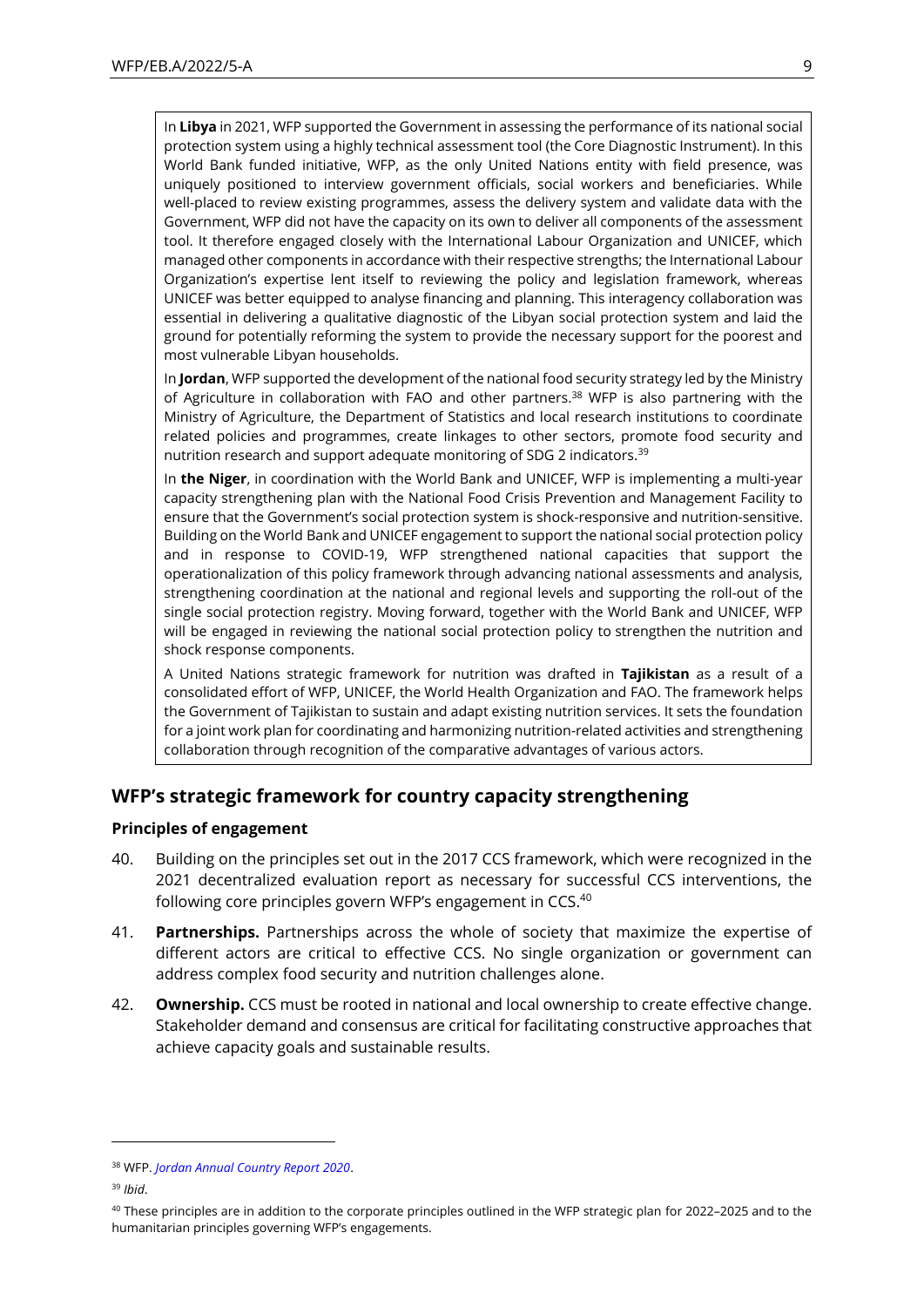- 43. **Recognition.** Recognizing existing capacity assets is essential to effective CCS. CCS interventions that ignore or do not build on existing capacities risk compromising the integrity of development achievements, which can remain rootless, short-lived and illusionary.
- 44. **Time.** CCS requires patience, commitment and continuity in engagements to build mutual trust among partners and create lasting change. At the same time, WFP must adopt an agile, time-sensitive approach to capitalize on opportunities when they arise, such as by identifying transition strategies that foster sustainability and reduce the need for long-term interventions.
- 45. **Adaptability.** CCS must be flexible and able to adapt in order to provide reliable and locally relevant responses in increasingly complex contexts.
- 46. **Learning.** Effective CCS that is context-specific and responds to needs requires systemic, collective and incremental learning from both failure and success. CCS interventions must draw on lessons learned, underpinned by an evidence-based appraisal of benefits, tradeoffs and possible risks, to minimize adverse impacts.
- 47. Adherence to these principles provides a conceptual basis for mitigating risks and fostering sustainability.

#### **Pathways for capacity change**

- 48. WFP takes a systemic view of local and national capacities for CCS, identifying complementarities and interdependencies across five different pathways to foster transformative capacity change that enhances programmes and systems. The pathways are policy and legislation; institutional effectiveness and accountability; strategic planning and financing; programme design and delivery; and engagement of non-government actors.
- 49. Since 2017, WFP has tested the pathways and confirmed their suitability for a range of areas relevant to the achievement of zero hunger, including emergency preparedness and response, supply chain, social protection, nutrition and resilience. The pathways have also been informed by the Systems Approach for Better Education Results (SABER)<sup>41</sup> school feeding tool.
- 50. The pathways provide a robust framework for assessing existing capacities and in-country priority areas for improvement, planning coherent CCS support and monitoring the performance of local actors and development outcomes at the system level.
- 51. The pathways are not intended to be prescriptive; they are points of departure for CCS programming that can be tailored in collaboration with local stakeholders to their specific needs.

In **Colombia**, WFP has launched the Innovation for Nutrition agenda, working with the Government to reset the nutrition agenda and connect high-level decision makers to communities, the private sector and academia. This collaboration strengthened institutional effectiveness and accountability while capitalizing on the whole-of-society approach.

In the **Philippines**, WFP has strengthened government capacity to respond in the aftermath of natural disasters by supporting programme design and implementation for mechanized food packing systems that accelerate response times and require fewer human resources. The Government now runs the systems autonomously.

<sup>41</sup> WFP, World Bank Group and the Partnership for Child Development. 2014. *[SABER School Feeding: Towards Nationally](https://documents.wfp.org/stellent/groups/public/documents/research/wfp273495.pdf)  [Owned School Feeding Programmes](https://documents.wfp.org/stellent/groups/public/documents/research/wfp273495.pdf)*.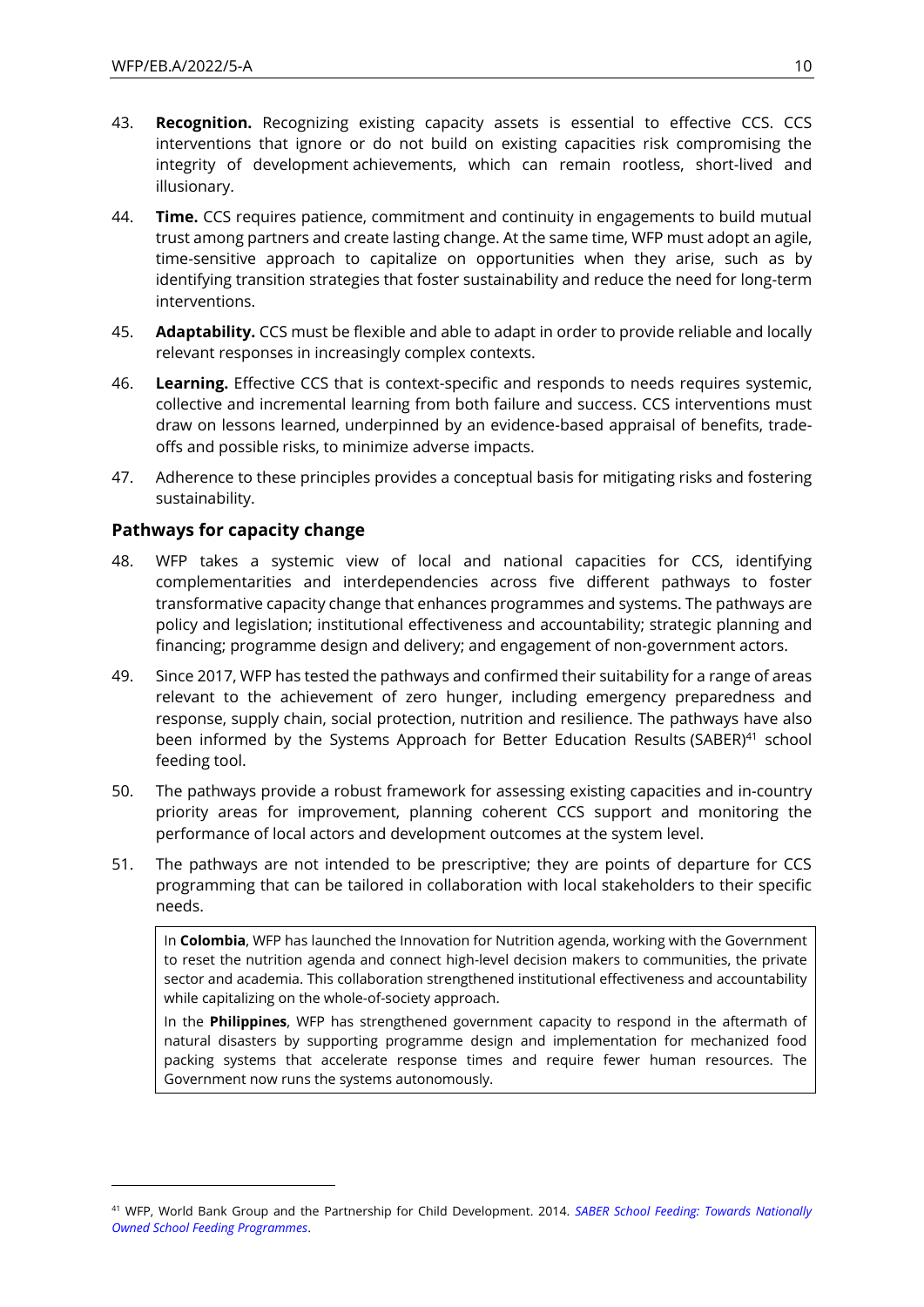### **Domains for intervention**

- 52. Within each of the five pathways, country capacity change can occur through interventions in the individual, organizational or enabling environment domain. These domains represent nested levels in society through which WFP engages to deliver its CCS interventions:
	- ➢ The **enabling environment** refers to the "rules of the game" for how a society operates, including laws, policies, accepted behaviours and the interactions between and among various stakeholders. Such an environment supports and facilitates organizations and individuals in carrying out their functions and achieving results.
	- ➢ The **organizational domain** encompasses the internal policies, structures, systems, strategies, procedures and resources that allow an organization to operate and deliver on its mandate and provide – in tandem with the broader enabling environment – the conditions that empower individuals to work together to achieve goals.
	- ➢ The **individual domain** refers to the skills, knowledge and attitudes which, together with the enabling environment and organizational capacity, determine the behaviour and performance of people.<sup>42</sup>
- 53. The three domains are interdependent and mutually reinforcing the strength of each one depends on and determines the strength of the others. For example, knowledge can be enhanced at the individual level through on-the-job coaching, stimulated at the organizational level through a knowledge management system and supported in the enabling environment through legislation on access to information.
- 54. While the five pathways for capacity change provide the framework for determining which areas of the system require strengthening, the three domains help pinpoint the nature of capacity gaps and potential interventions, identifying problems and solutions.
- 55. Most CCS initiatives are likely to require activity in more than one domain to foster sustainable social change.

In **Peru**, WFP's advocacy and technical assistance successfully supported the approval of a rice fortification law promoting the consumption of fortified rice, which should prove a remarkable milestone in the fight against anaemia.<sup>43</sup> This law sets an outstanding example for bottom-up policymaking, in which a regional government with WFP's active capacity strengthening investment assumed a leading role to transform a local policy into a national tool for achieving zero hunger.

In 2021, WFP facilitated capacity strengthening initiatives involving 220,000 individuals from national stakeholder organizations and provided seconded expertise to nearly 500 national institutions such as national statistical committees, national disaster management agencies and ministries of education in countries such as Armenia, Kenya, India, Sierra Leone and Timor-Leste.

 $42$  For the purposes of this policy, the individual domain refers to people in society who contribute to achieving zero hunger through work-related roles. It does not include individual citizens or members of households who improve their own food security and nutrition status, nor the development of WFP personnel's own internal capabilities.

<sup>43</sup> WFP. *[Peru Annual Country Report](https://www.wfp.org/operations/annual-country-report?operation_id=PE01&year=2021#/22974) 2021* (website).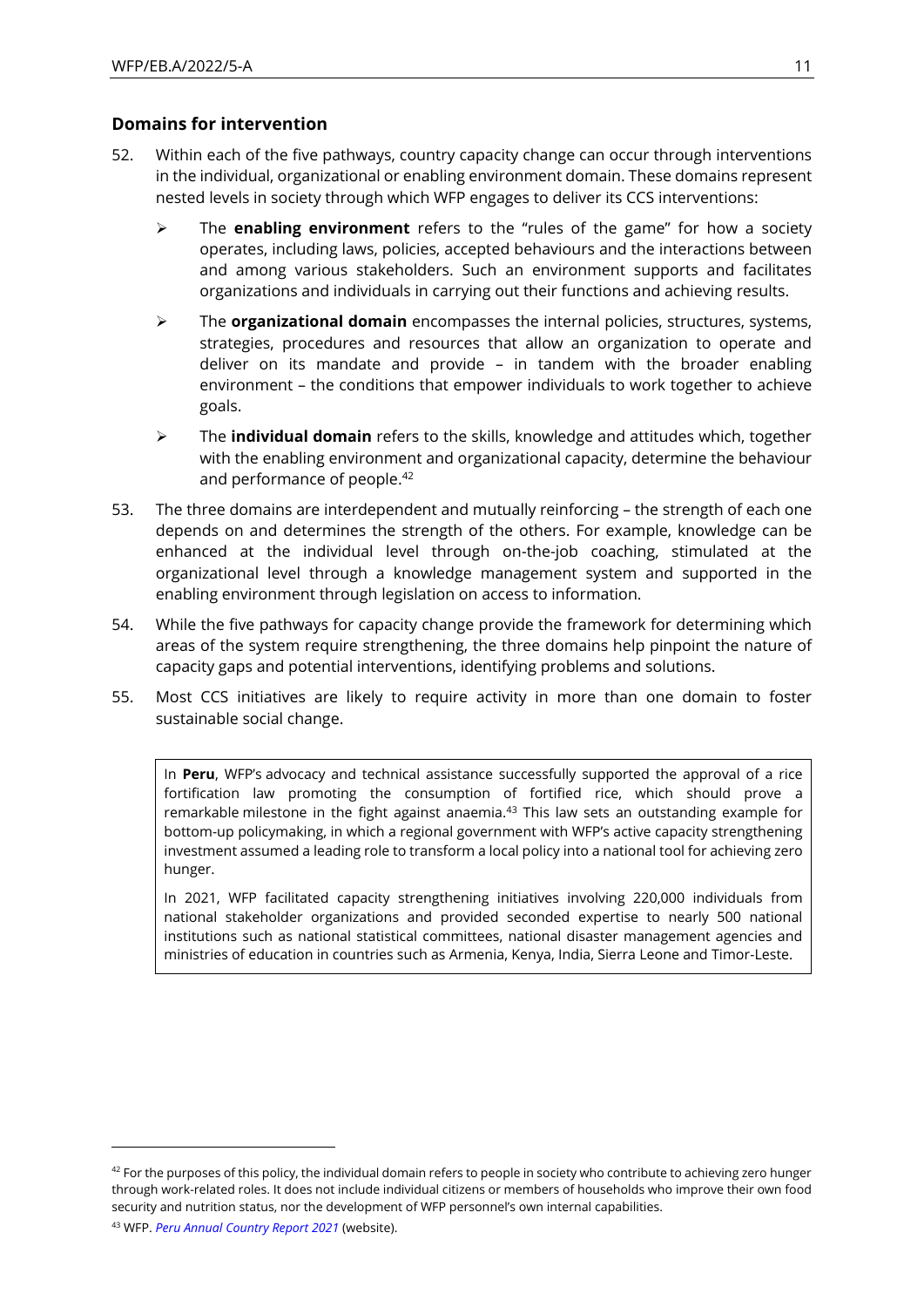### **Portfolio of work**

56. Based on its mandate, the context in which it is working and the needs it is working to meet, WFP offers CCS in key technical and functional areas, in line with the systems strengthening approach outlined in the strategic plan, notably in the areas of social protection, emergency preparedness and response and food systems. Building on its experience, results, areas of expertise and competencies vis-à-vis other actors, the organization also engages in CCS in areas such as nutrition, school-based programmes, research, assessment and monitoring, supply chains and cash-based programming. While this policy update aims to support CCS's integration across all relevant areas, each WFP technical unit is the custodian of its respective area.

**Social protection:** In Haiti, WFP strengthened government capacities when serving as lead technical partner in the development of the national social protection and promotion policy adopted in June 2020. In a participatory process, WFP guided the drafting of the text, acted as the secretariat for key committees, assisted in putting in place the national social protection governance structure and continued to support the conversion of an existing beneficiary database into a national social registry. 44

**Supply chain:** WFP has partnered with the Caribbean Disaster and Emergency Management Agency, working to enhance end-to-end supply chain management in emergency preparedness and response systems. This included helping to roll out a new regional logistics system for managing relief items in Saint Vincent and the Grenadines after the eruption of the La Soufrière volcano in April 2021, which helped ensure that almost 18,000 evacuees received essential supplies.<sup>45</sup>

57. Once the policy update has been approved, WFP will produce materials related to its implementation such as guidance for country offices on embedding CCS in country strategic plans. These materials will also explore CCS approaches in various technical and functional areas in greater depth.

<sup>44</sup> WFP. 2021. *[World Food Programme Strategy for Support to Social Protection](https://www.wfp.org/publications/world-food-programme-strategy-support-social-protection-2021)*.

<sup>45</sup> WFP. *Caribbean Community [Annual Country Report](https://docs.wfp.org/api/documents/WFP-0000138068/download/?_ga=2.153780664.1823381103.1651154336-571877103.1646120980) 2021*; see annex II for further examples of country capacity strengthening interventions in the various pathways and domains, illustrating the framework's applicability to a wide range of technical and functional areas.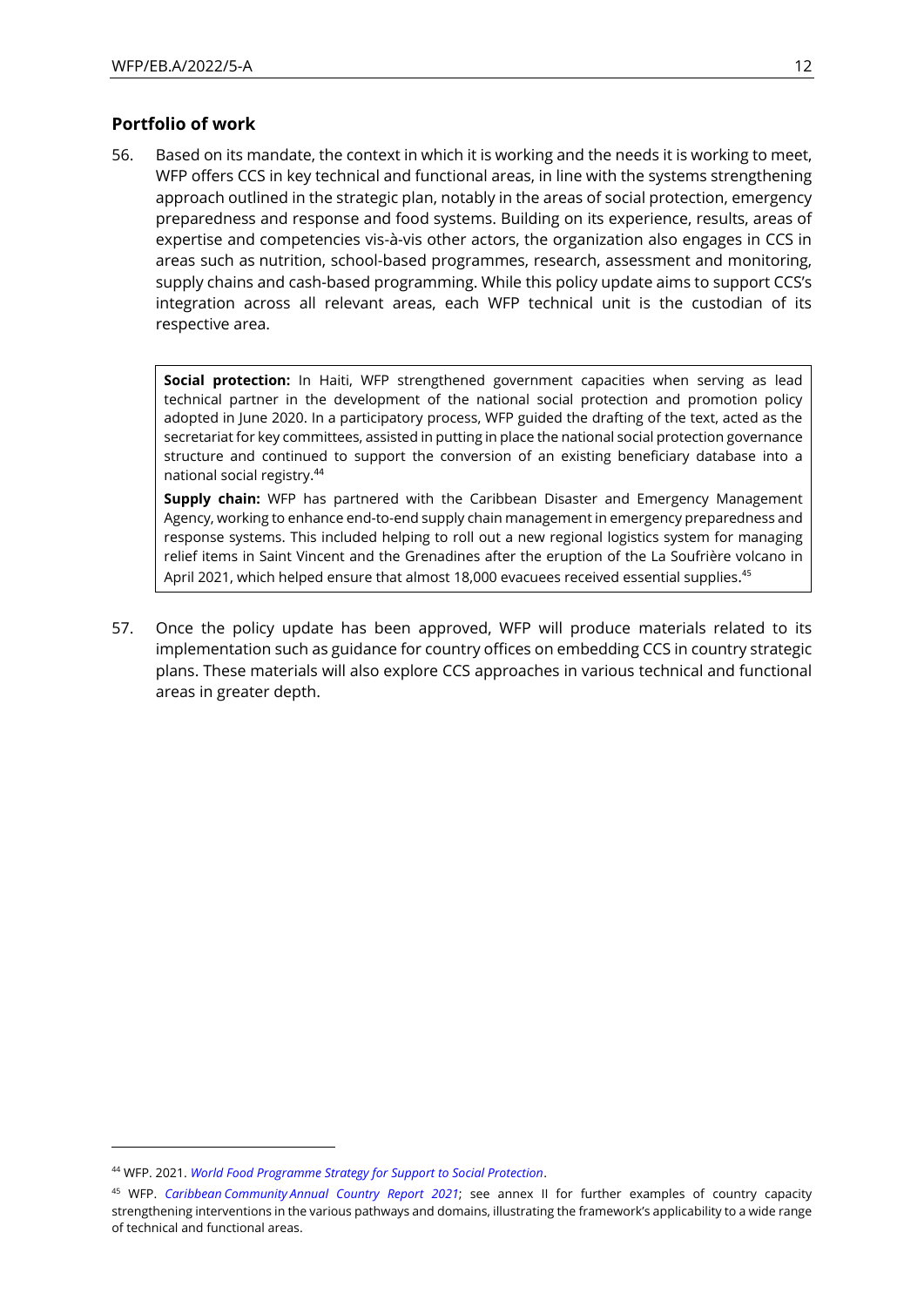## **ANNEX I**

## **LEXICON OF KEY TERMS**

| <b>Terms</b>                            | <b>Definitions</b>                                                                                                                                                                                                                                                                                                                                                                                                                                                                                                                   |  |  |
|-----------------------------------------|--------------------------------------------------------------------------------------------------------------------------------------------------------------------------------------------------------------------------------------------------------------------------------------------------------------------------------------------------------------------------------------------------------------------------------------------------------------------------------------------------------------------------------------|--|--|
| Capacity                                | The ability of people, organizations and society as a whole to manage their<br>affairs successfully.                                                                                                                                                                                                                                                                                                                                                                                                                                 |  |  |
|                                         | (Ref.: OECD, 2006)                                                                                                                                                                                                                                                                                                                                                                                                                                                                                                                   |  |  |
| Capacity development                    | See capacity strengthening.                                                                                                                                                                                                                                                                                                                                                                                                                                                                                                          |  |  |
| Capacity domains                        | Refers to the three nested levels in society within which capacity strengthening<br>interventions may be called for:                                                                                                                                                                                                                                                                                                                                                                                                                 |  |  |
|                                         | $\blacktriangleright$<br>The enabling environment refers to the "rules of the game" for how a<br>society operates, including laws, policies, accepted behaviours and the<br>interactions between and among organizations and individuals in<br>government, the private sector, academia and civil society (including<br>inter-faith and religious groups, communities and formal and informal<br>networks) that support and facilitate these organizations and individuals<br>in carrying out their functions and achieving results. |  |  |
|                                         | ➤<br>The organizational domain encompasses the internal policies,<br>structures, systems, strategies, procedures and resources that allow an<br>organization to operate and deliver on its mandate and provide - in<br>tandem with the broader enabling environment - the conditions that<br>empower individuals to work together to achieve goals.                                                                                                                                                                                  |  |  |
|                                         | $\blacktriangleright$<br>The individual domain refers to the skills, knowledge and attitudes<br>that, together with the enabling environment and organizational<br>capacity, determine the behaviour and performance of people.                                                                                                                                                                                                                                                                                                      |  |  |
| Capacity levels                         | See capacity domains.                                                                                                                                                                                                                                                                                                                                                                                                                                                                                                                |  |  |
|                                         | Some sources refer to "capacity domains" as "capacity levels".                                                                                                                                                                                                                                                                                                                                                                                                                                                                       |  |  |
|                                         | (Ref.: OECD, 2006)                                                                                                                                                                                                                                                                                                                                                                                                                                                                                                                   |  |  |
| Capacity strengthening                  | The process whereby people, organizations and society as a whole unleash,<br>strengthen, create, adapt and maintain capacity over time.                                                                                                                                                                                                                                                                                                                                                                                              |  |  |
|                                         | (Ref.: OECD, 2006)                                                                                                                                                                                                                                                                                                                                                                                                                                                                                                                   |  |  |
|                                         | Note: This definition corresponds to the industry definition of capacity<br>development. In external references, the terms "capacity development" and<br>strengthening" are often used interchangeably. Capacity<br>"capacity<br>strengthening is the preferred current usage at WFP, superseding alternative<br>terms such as capacity building or capacity development. WFP coined the term<br>"country capacity strengthening" in 2015 to refer to all its work in capacity<br>strengthening.                                     |  |  |
|                                         | See country capacity strengthening.                                                                                                                                                                                                                                                                                                                                                                                                                                                                                                  |  |  |
| Capacity substitution                   | Refers to technical assistance provided by an external agency or donor in which<br>functions or roles are performed or deliverables produced on behalf of<br>national or local actors to temporarily fill gaps in local capacity when a<br>government or other organization needs specific inputs, sometimes urgently,<br>rather than with the intention of developing sustainable national capacity.                                                                                                                                |  |  |
| Country capacity<br>strengthening       | Activities structured around engagement with national and subnational<br>stakeholder institutions and organizations with the intention of improving the<br>sustainable functioning of systems and programmes that support populations<br>with regard to their food security, nutrition and associated essential needs.                                                                                                                                                                                                               |  |  |
| Institutional capacity<br>strengthening | See country capacity strengthening.                                                                                                                                                                                                                                                                                                                                                                                                                                                                                                  |  |  |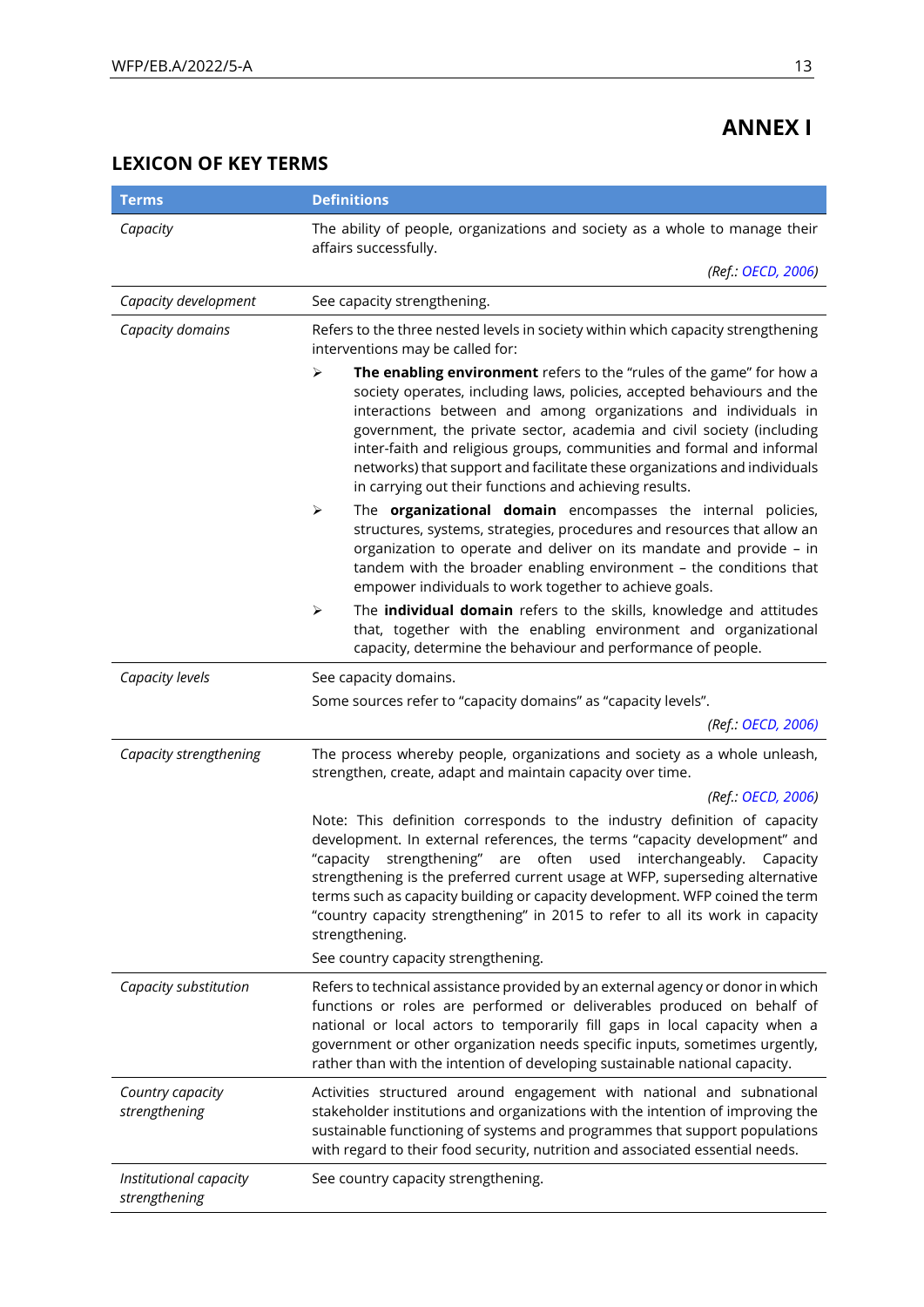| <b>Terms</b>                                                      | <b>Definitions</b>                                                                                                                                                                                                                                                                                                                                                                                                                                                                                                                                                                                                                                                                                                                                                                                   |
|-------------------------------------------------------------------|------------------------------------------------------------------------------------------------------------------------------------------------------------------------------------------------------------------------------------------------------------------------------------------------------------------------------------------------------------------------------------------------------------------------------------------------------------------------------------------------------------------------------------------------------------------------------------------------------------------------------------------------------------------------------------------------------------------------------------------------------------------------------------------------------|
| Localization                                                      | Refers to one of the two "enabling priorities" in the United Nations Grand<br>Bargain process, which recognizes that local actors are generally the first to<br>respond to crises and often have access to affected communities that<br>international actors cannot achieve; it entails making humanitarian action as<br>local as possible and as international as necessary and increasing investment<br>in the institutional capacities of local as well as national responders. In a<br>broader development context, it refers to the idea that subnational<br>governments' proximity to local communities should make them the key actors<br>in delivering services, economic development and public investment and that<br>they are therefore central to inclusive and sustainable development. |
| Pathways for capacity<br>change                                   | Aspects that are critical for strong programme and system performance and<br>should be considered when assessing and appreciating existing capacity,<br>identifying priority areas for strengthening local and national capacity,<br>planning and implementing capacity strengthening interventions. Pathways<br>are considered entry points or points of departure.                                                                                                                                                                                                                                                                                                                                                                                                                                 |
|                                                                   | WFP identifies abilities, needs and demands with regard to five critical aspects<br>of governance known as the five pathways: policy and legislation; institutional<br>effectiveness and accountability; strategic planning and financing; programme<br>design and delivery; and engagement of non-state actors (e.g. communities,<br>civil society, inter-faith and religious groups, formal and informal networks,<br>academia and the private sector).                                                                                                                                                                                                                                                                                                                                            |
| South-South and triangular<br>cooperation                         | A process whereby two or more developing countries pursue their individual<br>and/or shared national objectives through exchanges of knowledge, skills,<br>resources and technical know-how, and through regional and inter-regional<br>collective actions, including partnerships involving governments, regional<br>organizations, civil society, academia and the private sector, for their individual<br>and/or mutual benefit within and across regions. South-South cooperation is<br>not a substitute for, but rather a complement to, North-South cooperation.<br>(Ref.: WFP South-South and triangular cooperation policy)                                                                                                                                                                  |
| Systems strengthening                                             | Refers to interventions, including capacity strengthening and capacity<br>substitution, directed towards improving the ways in which elements of key<br>national systems, especially those for emergency preparedness and response,<br>food and social protection, work together to deliver the desired results.                                                                                                                                                                                                                                                                                                                                                                                                                                                                                     |
| Technical assistance                                              | Refers to non-financial assistance provided by local or international specialists.<br>Technical assistance can take the form of sharing information, expertise and<br>working knowledge through secondment, short-term consultation, instruction,<br>skills training or consulting services, and may also involve the transfer of<br>technical data. Technical assistance may be a means of supporting country<br>capacity strengthening but may also be provided in a form that constitutes<br>capacity substitution.                                                                                                                                                                                                                                                                               |
| Whole-of-society approach<br>to country capacity<br>strengthening | The application of a systemic approach that prioritizes working across society<br>through engaging and supporting multiple stakeholders (a range of actors<br>across government, the private sector, academia and civil society, including<br>inter-faith and religious groups, communities and formal and informal<br>networks) when identifying needs and solutions and designing and delivering<br>interventions while benefiting from national food security and nutrition plans,<br>programmes and systems.                                                                                                                                                                                                                                                                                     |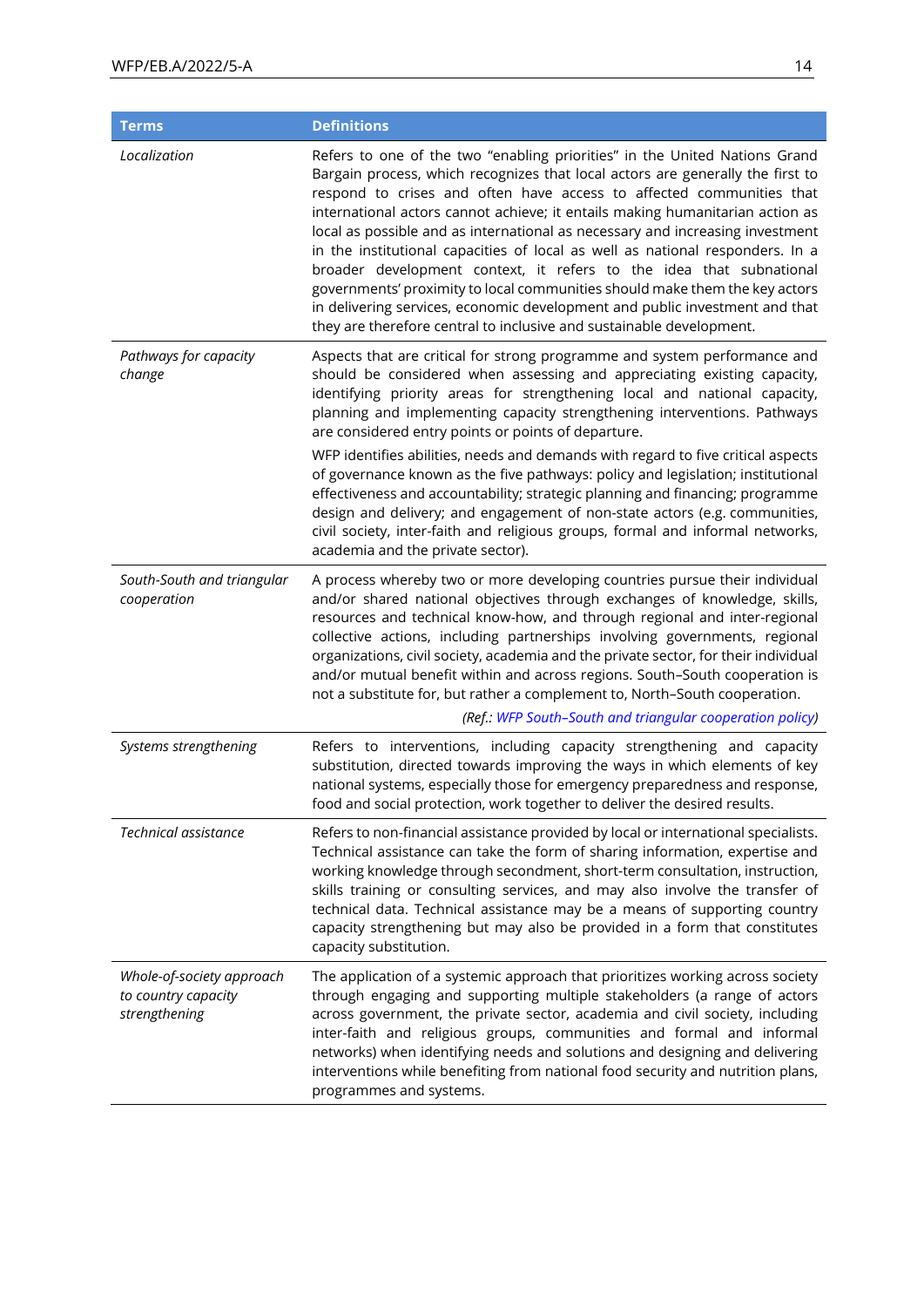## **ANNEX II**

## **Examples of country capacity strengthening interventions by domain and pathway**

|                                                                               | <b>INDIVIDUAL DOMAIN</b>                                                                                                                                                                                           | <b>ORGANIZATIONAL DOMAIN</b>                                                                                                                                                                | <b>ENABLING</b><br><b>ENVIRONMENT DOMAIN</b>                                                                                                                        |
|-------------------------------------------------------------------------------|--------------------------------------------------------------------------------------------------------------------------------------------------------------------------------------------------------------------|---------------------------------------------------------------------------------------------------------------------------------------------------------------------------------------------|---------------------------------------------------------------------------------------------------------------------------------------------------------------------|
|                                                                               | Knowledge, skills,<br>attitudes                                                                                                                                                                                    | Internal policies,<br>structures, systems,<br>strategies, procedures and<br>resources                                                                                                       | Laws, policies,<br>accepted behaviours<br>and interactions                                                                                                          |
| Pathway 1 -<br><b>Policy and</b><br>legislation                               | Sensitizing<br>parliamentarians on global<br>and regional commitments<br>on school feeding                                                                                                                         | Supporting a ministry of<br>health in establishing<br>dissemination procedures for<br>a law on food fortification                                                                           | Supporting the<br>development of a<br>multisectoral food<br>security policy                                                                                         |
| Pathway 2 -<br><b>Institutional</b><br>effectiveness<br>and<br>accountability | Coaching public officials on<br>effective emergency<br>cluster coordination<br>practices                                                                                                                           | Supporting development of a<br>digital commodity accounting<br>system for government food-<br>based social assistance                                                                       | Supporting formalization<br>and stakeholder<br>recognition of a national<br>vulnerability assessment<br>committee's mandate                                         |
| Pathway 3 -<br><b>Strategic</b><br>planning and<br>financing                  | Facilitating a South-South<br>exchange visit for ministry<br>of agriculture staff on<br>strategic planning<br>processes for the<br>diversification of<br>agricultural production<br>and value chain<br>development | Advising a prime minister's<br>office on the development of<br>an investment case/value<br>proposition for mobilizing<br>resources for a national<br>home-grown school feeding<br>programme | Supporting reform of a<br>national budget system to<br>ensure the tracking of<br>multisectoral budget<br>allocations for nutrition-<br>sensitive interventions      |
| Pathway 4 -<br>Programme<br>design and<br>delivery                            | Providing on-the-job<br>training to government<br>officials on targeting and<br>registration processes for<br>an emergency cash-based<br>transfer programme                                                        | Assisting a government in<br>integrating anticipatory<br>actions into disaster<br>contingency plans                                                                                         | Fostering commitment to<br>transparency and data<br>sharing to reduce<br>fragmentation of social<br>protection programmes                                           |
| Pathway 5 -<br><b>Engagement</b><br>of non-<br>governmental<br>actors         | Training local non-<br>governmental organization<br>staff on how to integrate<br>gender and nutrition into<br>market analysis                                                                                      | Collaborating with local<br>higher education institutions<br>to develop and roll out<br>curricula on food quality and<br>safety                                                             | Co-convening a neutral<br>platform for brokering<br>partnerships and<br>collaboration between<br>actors in the business<br>community and all actors<br>on nutrition |